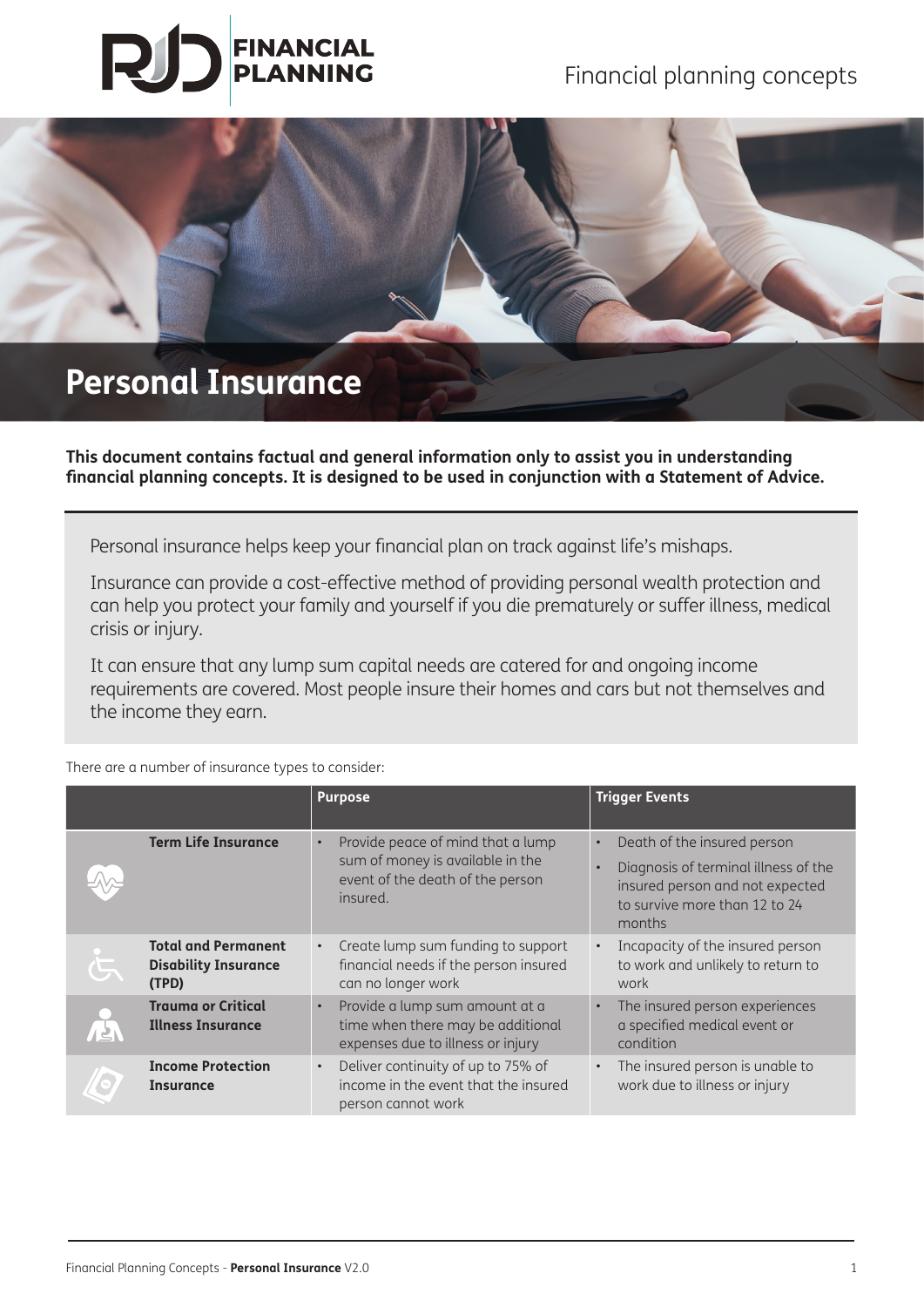|           |                                      | <b>Purpose</b>                                                                                                    | <b>Trigger Events</b>                                                                |
|-----------|--------------------------------------|-------------------------------------------------------------------------------------------------------------------|--------------------------------------------------------------------------------------|
| $+$       | <b>Accidental Insurance</b><br>Cover | Provide Term Life, TPD or Income<br>Protection insurance where situation<br>is specifically caused by an accident |                                                                                      |
| <b>SC</b> | <b>Child Cover Insurance</b>         | Provide a lump sum benefit                                                                                        | Death of a child<br><b>Terminal Illness</b><br>Specified serious illness like cancer |

#### **Life Insurance**

Term Life Insurance will provide a lump sum to the beneficiary or policy owner in the event of the death of the life insured or if the life insured is diagnosed with a terminal illness and is not expected to survive usually for more than 12 to 24 months.

Life insurance is important for the following reasons:

- It is important your dependents are not exposed to financial risk in the unfortunate event of your death as this could put them under undue financial and emotional pressure as they struggle to meet daily commitments or debts.
- Term life insurance pays the insured lump sum in the event of your death, or in some cases, upon diagnosis of a terminal illness of the life insured.

It can be used to:

- Fund funeral expenses
- Legal and accounting fees associated with the wind up of an estate
- Eliminate outstanding debt
- Provide a capital sum to provide income into the future
- Fund future education expenses.

#### **Total and Permanent Disability Insurance**

Total and Permanent Disability (TPD) Insurance will provide a lump sum if the life insured suffers an illness or injury and is rendered totally and permanently disabled. The TPD insurance proceeds provide a lump sum which can be used to cover a range of costs related to disability in addition to all the normal household expenses and commitments.

TPD insurance is important for the following reasons:

- It is important you are not exposed to financial risk through accident or misfortune as this could jeopardise your present and future plans as detailed in your goals and objectives.
- Total and Permanent Disability cover gives an agreed (insured) lump sum payment if the life insured is totally and permanently disabled. This cover can help pay for medical expenses, repay major debts and help provide for your future. If you make a successful claim against the Total and Permanent Disability insurance policy, you will receive the insured amount as a lump sum which you can use as you wish.

Payment from your Total and Permanent Disability insurance cover can supplement benefits from income protection insurance and provide funds for:

- Income needs
- Medical and nursing costs and possible purchase of equipment (such as wheelchairs, modified vehicle etc.)
- Home modifications such as ramps for wheelchair access or
- Moving to a new home.

There are 2 main types of definitions that will determine whether a claim can be paid under your policy. These are 'own occupation' and 'any occupation'.

**Own Occupation.** An 'own occupation' TPD definition means that your claim will be paid if a doctor believes you are unlikely to ever return to your own occupation. Your own occupation is regarded as the one you were engaged in at the time of the injury or illness. An 'own occupation' definition is no longer available within a standard superannuation policy.

**Any Occupation.** An 'any occupation' TPD definition means that your claim will be paid if a doctor believes that you are unlikely to ever return to any occupation. Any occupation is regarded as one that you may be suited to by experience or education.

**Flexi-Linking.** Some policies offer 'flexi-linking' as a way of managing occupation definitions and costs where some of the premium is paid from superannuation. Flexi-linking of TPD insurance can allow the life insured to obtain an 'any occupation' definition when part of the policy suite is held within superannuation. The 'own occupation' portion of the policy is held outside of superannuation, with the premium cost for this needing to be met from personal cash flow.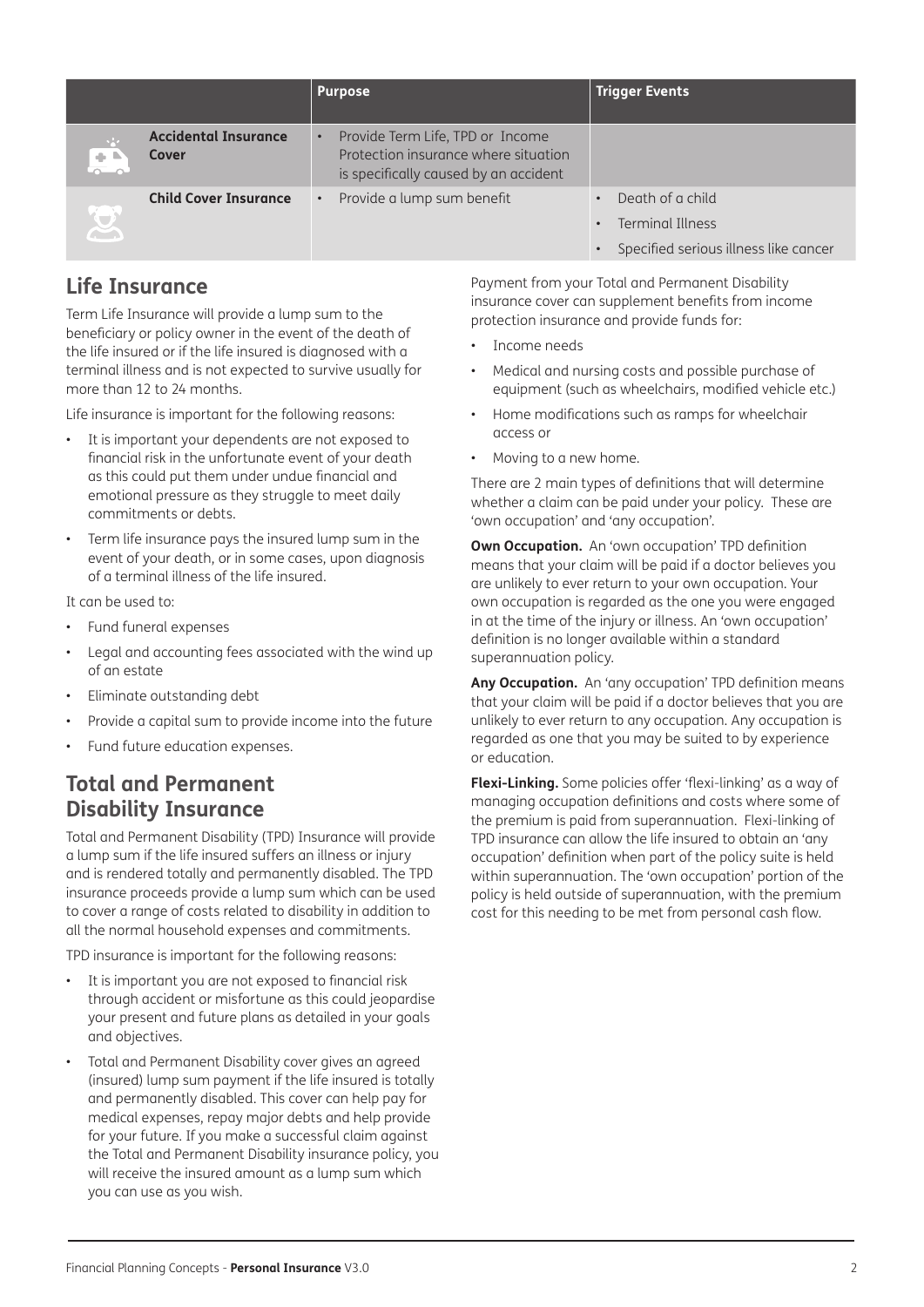## **Trauma Insurance**

Trauma (or Critical Illness) Insurance will provide a lump sum if the life insured is diagnosed with a specified medical condition such as cancer, heart attack or stroke. Trauma insurance proceeds provide a lump sum to cover costs associated with diagnosis, treatment and recovery from a trauma event.

Trauma insurance is important for the following reasons:

- It is important you are not exposed to financial risk through accident or misfortune as this could jeopardise your present and future plans as detailed in your goals and objectives.
- Trauma cover provides a lump sum payment if you're diagnosed with a specified 'trauma' condition. It helps cover your increased medical costs and living expenses, providing you some financial security during the important recovery process. Trauma insurance will give you cover against major illnesses such as certain cancers, strokes, heart attacks, etc.

The insurance payout would provide funds to cover such costs as:

- Additional medical or nursing care requirements
- Medical equipment costs
- Alterations to your home such as ramps for wheelchair access
- Repayment of debts to relieve the financial pressure on the household or
- Allow you more time to recover without having to return to work straight away.

Flexi-linking of Trauma insurance allows the life insured to obtain a Trauma benefit held outside of superannuation linked to a life benefit held within superannuation.

### **Income Protection Insurance**

Income Protection Insurance will provide up to 75% of your income as a monthly benefit, after a specified waiting period, when sickness or injury prevent you from working. Income protection insurance benefits can be used to meet your ongoing living expenses whilst unable to work.

Income protection insurance is important for the following reasons:

- It is important you are not exposed to financial risk through accident or misfortune as this could jeopardise your present and future plans as detailed in your goals and objectives.
- Salary continuance or income protection insurance gives you a regular income while you are totally disabled and unable to work due to illness or injury.
- The policy will provide you with a monthly payment, indexed by inflation, until you are able to return to work or your benefit period expires, whichever applies first. This lessens the need to draw on other sources such as investments, home equity or social security.
- Premiums paid for income protection insurance are tax

deductible and will reduce the income tax liability of the policy owner.

Income protection premiums held outside of superannuation are generally tax deductible to the individual. Holding your income protection policy outside of superannuation allows you to obtain a more comprehensive range of benefits.

There are 2 main types of Income Protection available: Indemnity and Agreed Value

With an 'indemnity' policy type for your Income Protection, you are insured for what you say you earn, but if you make a claim you have to verify your income. If your income has reduced since you applied for cover, your claim will be paid on the reduced amount.

With an 'agreed value' policy type for your income protection, you prove your income at the time of application and insure to receive a set amount. The advantage is that you know what you will receive, regardless of changes in your income.

#### **Premium Structure**

Stepped premiums are initially cheaper than level premiums however they are likely to increase as you get older. This will limit the impact of your premiums during the earlier years of the policy.

Level Premiums are initially higher than stepped premiums however they will remain constant (with rises based on inflation and indexation of the sum insured) for the term of the policy. This will limit the impact of premiums over the life of the policy.

'True level' premium means that if a policy is increased by the Consumer Price Index (CPI) each year, the increased portion of cover will continue to be charged to the client based on their original age next birthday from when the policy commenced.

Note that even with level or true level premiums the insurer may change premium rates for all policies in a group.

If you were recommended a policy with level premiums, please refer to your letter as it will contain additional details on level premiums including a comparison of the costs of level versus stepped premiums.

### **Insurance inside Superannuation**

Premiums for life insurance, TPD (any occupation) and income protection insurances purchased through a superannuation fund are completely tax deductible to the fund. Some types of contributions to superannuation are tax-deductible and may be used to fund insurance premiums.

The premiums paid from superannuation will not affect your cash flow and are sometimes cheaper because group rates can be arranged.

If you are considering making additional contributions to your super to offset the effect of the insurance premiums, you need to be aware of the contributions caps to superannuation. We strongly suggest you speak with your Adviser regarding your own individual circumstances before commencing contributions.